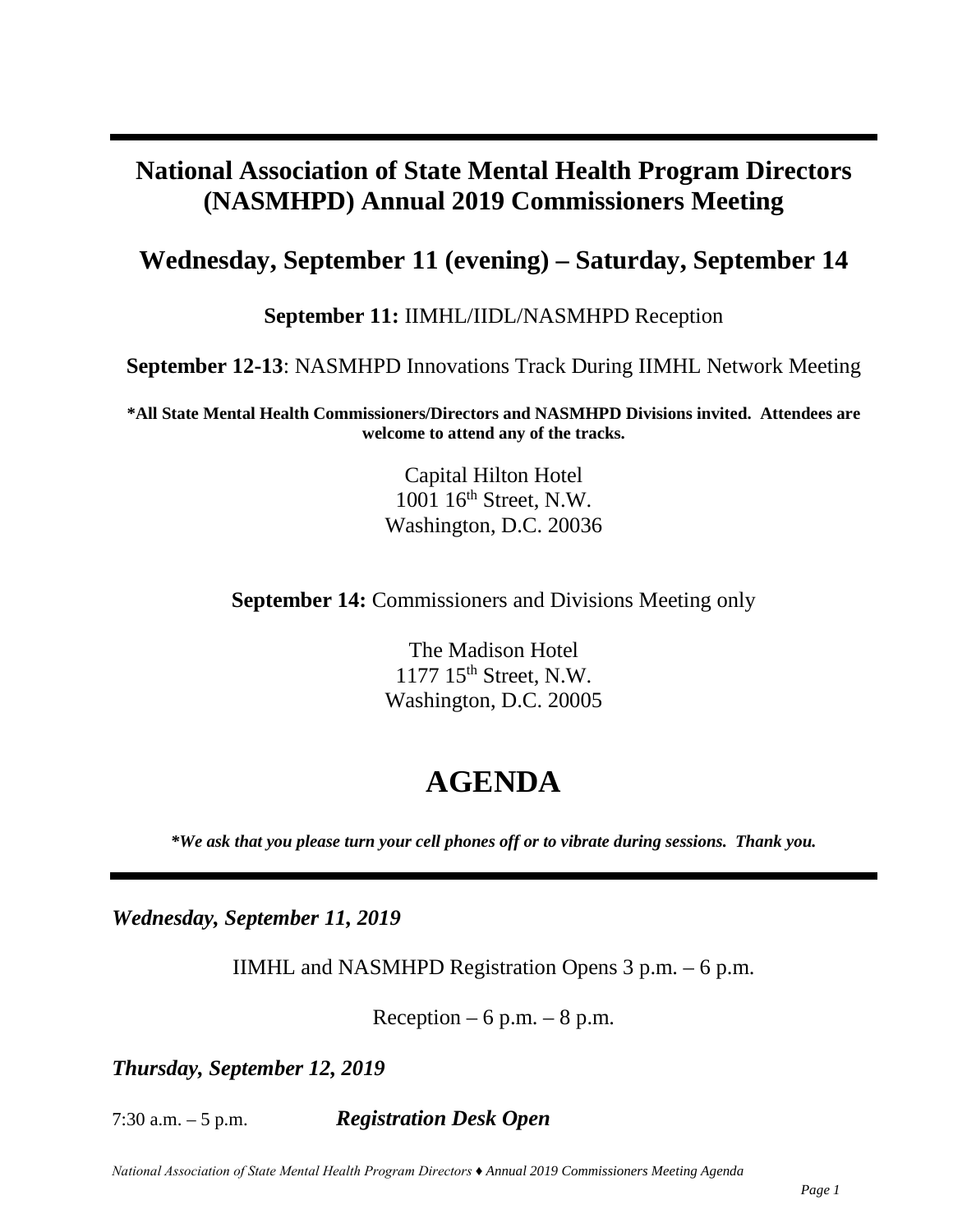| $8:30$ a.m. $-8:50$ a.m. | <b>Sponsoring Countries Leadership Group - Meeting to</b><br><b>Welcome First Time Participants to IIMHL and IIDL</b><br>(U.S. Gathering in Presidential Ballroom)                                       |
|--------------------------|----------------------------------------------------------------------------------------------------------------------------------------------------------------------------------------------------------|
| 9 a.m. $-12:30$ p.m.     | <b>IIMHL Plenary Sessions (11 a.m. <math>-</math> 11:30 a.m. Break)</b><br><i>(Presidential and Congressional Ballrooms)</i>                                                                             |
| $9 - 10$ a.m.            | Welcome                                                                                                                                                                                                  |
|                          | Disability: Inspirational Keynote – Voice of Lived Experience from<br>the IIDL Emerging Leaders Network<br>(Emily Ladau)                                                                                 |
|                          | Mental Health: Inspirational Keynote – Voice of Lived Experience and<br><b>Trauma Informed Care</b><br>(William Kellibrew)                                                                               |
|                          | Poem by Tunchai Redvers                                                                                                                                                                                  |
| $10$ a.m. $-11$ a.m.     | Plenary #1: Disruptive Innovation and Accountability: What can we<br>learn from a Global Perspective?<br>(Devora Kestel, Director of Mental Health and Substance Abuse,<br>World Health Organization)    |
|                          | Table Discussions with two key questions:<br>1. What is one disruptive innovation can you share that you<br>have led or experienced?<br>2. Why are mental health, addictions and disability fields still |
|                          | fighting for parity and inclusion?                                                                                                                                                                       |
| 11 a.m. $-11:30$ a.m.    | <b>Break</b>                                                                                                                                                                                             |
| $12:30$ p.m. $-2$ p.m.   | <b>Lunch on Your Own</b>                                                                                                                                                                                 |
|                          | <b>NASMHPD Innovations Showcase</b>                                                                                                                                                                      |
|                          | <i>(Congressional Ballroom)</i>                                                                                                                                                                          |
| $2 p.m. - 2:05$          | <b>Welcome and Opening Remarks</b>                                                                                                                                                                       |
|                          | Brian M. Hepburn, M.D., Executive Director, National Association of<br>State Mental Health Program Directors (NASMHPD), Alexandria,<br>Virginia                                                          |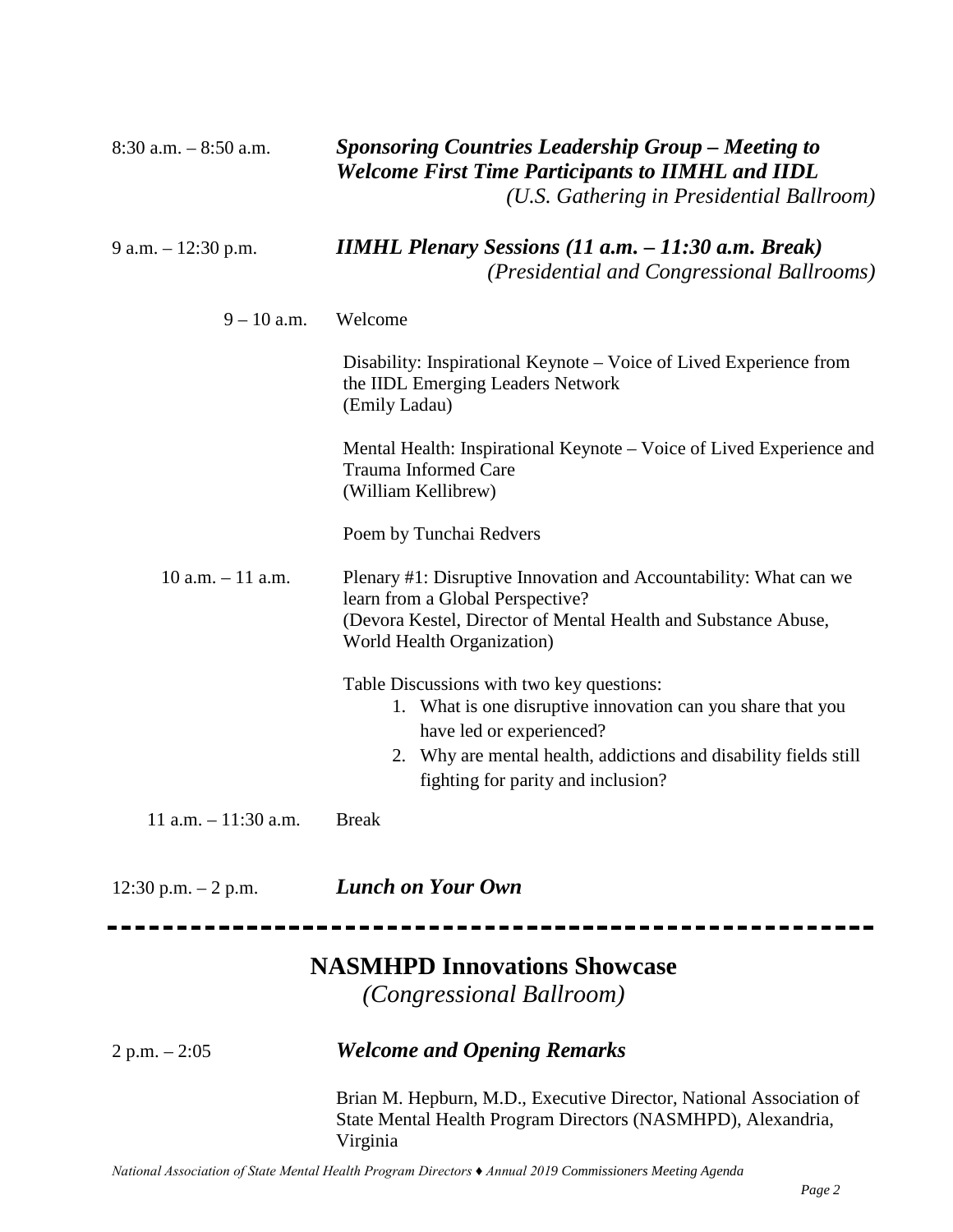| $2:05$ p.m. $-2:35$ p.m. | <b>Best Practices in School Mental Health for At-Risk Youth</b><br>and Paths to Treatment                                                                                         |
|--------------------------|-----------------------------------------------------------------------------------------------------------------------------------------------------------------------------------|
|                          | Sharon Hoover, Ph.D., Co-Director, Center for School Mental Health,<br>University of Maryland School of Medicine, Baltimore, Maryland                                             |
| $2:35$ p.m. $-3:05$ p.m. | <b>Crisis Now: The Human and Business Case for Building a</b><br><b>Comprehensive Crisis Services System</b>                                                                      |
|                          | John Draper, Ph.D., Executive Director, National Suicide Prevention<br>Lifeline and Executive Vice President of National Networks<br>Vibrant Emotional Health, New York, New York |
|                          | David Covington, CEO and President, RI International, Phoenix,<br>Arizona                                                                                                         |
| $3:05$ p.m. $-3:35$ p.m. | <b>Treatment Interventions to Enhance the Treatment of</b><br><b>Suicide in Acute Care Inpatient Psychiatric Hospitals and</b><br><b>Residential Crisis Programs</b>              |
|                          | Margie Balfour, M.D., Ph.D., Chief of Quality & Clinical Innovation,<br>Connections Health Solutions, Tucson, Arizona                                                             |
| $3:35$ p.m. $-4$ p.m.    | <b>Break</b>                                                                                                                                                                      |
| 4 p.m. $-4:30$ p.m.      | Cognitive Recovery Therapy (CT-R): Long Lengths of Stay<br>to Thriving in the Community                                                                                           |
|                          | Paul M. Grant, Ph.D., Aaron T. Beck Center, Perlman School of<br>Medicine, University of Pennsylvania                                                                             |
| 4:30 p.m. $-5$ p.m.      | The Use of Clozapine for Thriving in the Community                                                                                                                                |
|                          | Alexander Young, M.D., M.S.H.S., SMI Adviser Physician Expert,<br><b>SMI Adviser Clozapine Center of Excellence</b>                                                               |
|                          | <b>Dinner on Your Own</b>                                                                                                                                                         |

## *(Continued)*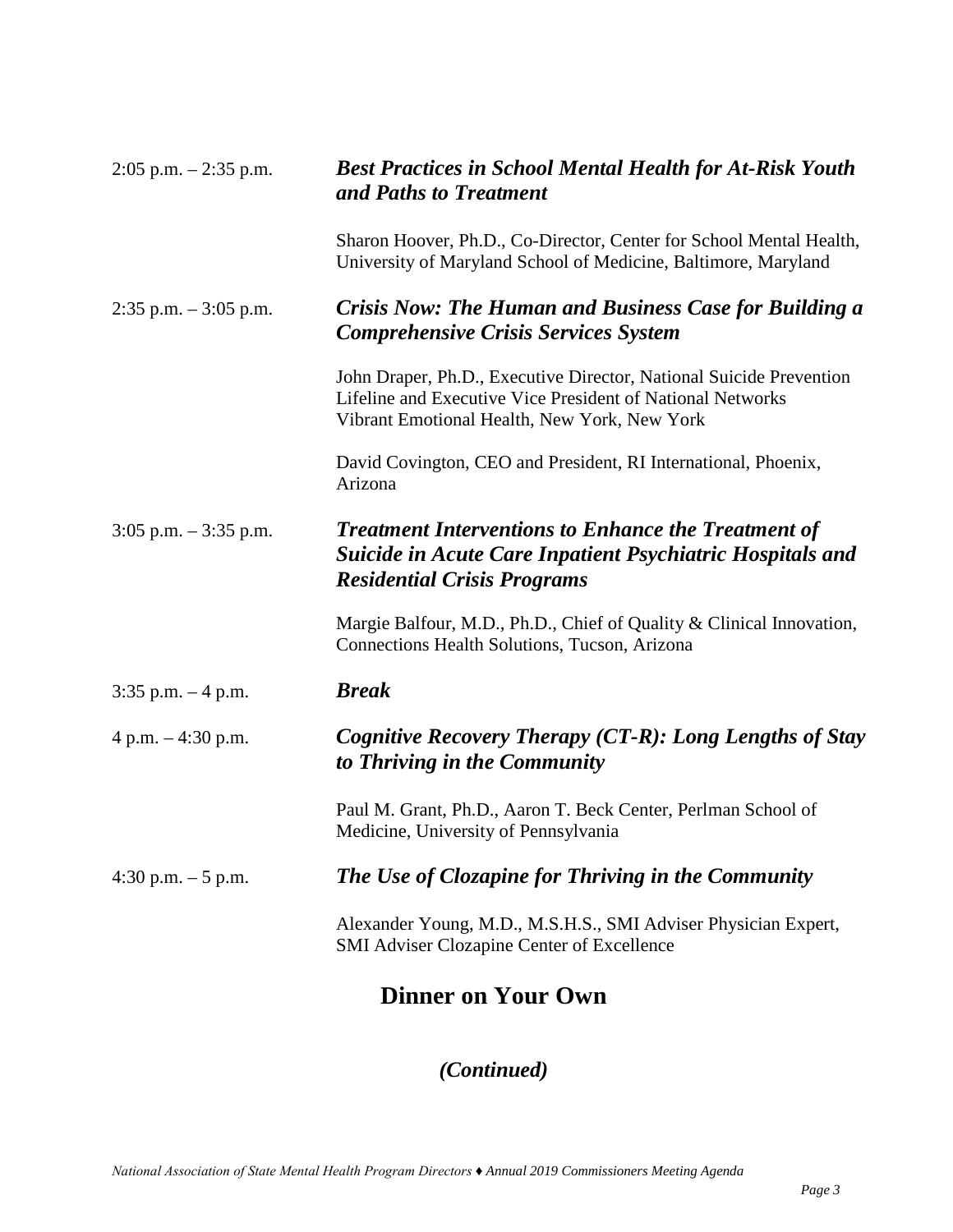### *Friday, September 13, 2019*

| $8:10$ a.m. $-8:15$ a.m.  | <b>Welcome and Opening Remarks</b>                                                                                                                                                                                                                                                                       |
|---------------------------|----------------------------------------------------------------------------------------------------------------------------------------------------------------------------------------------------------------------------------------------------------------------------------------------------------|
| $8:15 - 8:45$ a.m.        | <b>Beyond the Borders: Lessons from the International</b><br><b>Community to Improve Mental Health Outcomes</b>                                                                                                                                                                                          |
|                           | Debra A. Pinals, M.D., Medical Director of Behavioral Health and<br>Forensic Programs, Michigan Department of Health and Human<br>Services, State of Michigan                                                                                                                                            |
| $8:50$ a.m. $-9:20$ a.m.  | <b>Head Trauma in Youth and the Link with Serious Mental</b><br><b>Illness and Substance Use Disorders</b>                                                                                                                                                                                               |
|                           | John Corrigan, Ph.D., Professor, Department of Physical Medicine and<br>Rehabilitation, Ohio State University; Director of the Ohio Valley<br>Center for Brain Injury Prevention and Rehabilitation, Columbus, Ohio                                                                                      |
| $9:25$ a.m. $-9:50$ a.m.  | <b>Addressing Intersecting Social and Mental Health Needs</b><br>among Transition-Aged Homeless Youth                                                                                                                                                                                                    |
|                           | Niranjan S. Karnik, M.D., Ph.D., The Cynthia Oudejans Harris, MD,<br>Professor of Psychiatry, Associate Dean for Community Behavioral<br>Health, Rush Medical College; Vice Chair for Innovation, Department<br>of Psychiatry & Behavioral Sciences Rush University Medical Center,<br>Chicago, Illinois |
| $9:55$ a.m. $-10:25$ a.m. | <b>Integrated Systems and Services for People with Co-</b><br><b>Occurring Mental Health and Substance Use Conditions:</b><br><b>What's Known, What's New, and What's Now?</b>                                                                                                                           |
|                           | Kenneth Minkoff, M.D., Psychiatrist, Zia Partners; Clinical Assistant<br>Professor of Psychiatry, Harvard Medical School.                                                                                                                                                                                |
| $10:30$ a.m. $-11$ a.m.   | Crisis Systems from a Public Health Perspective, for All<br><b>Payers</b>                                                                                                                                                                                                                                |
|                           | Briana Duffy, SVP, Chief Partnership Officer, Northeast and GM,<br>Crisis Services, Beacon Health Options                                                                                                                                                                                                |
|                           | Sarah Arnquist, VP, Account Partnerships, West Region, Beacon<br><b>Health Options</b>                                                                                                                                                                                                                   |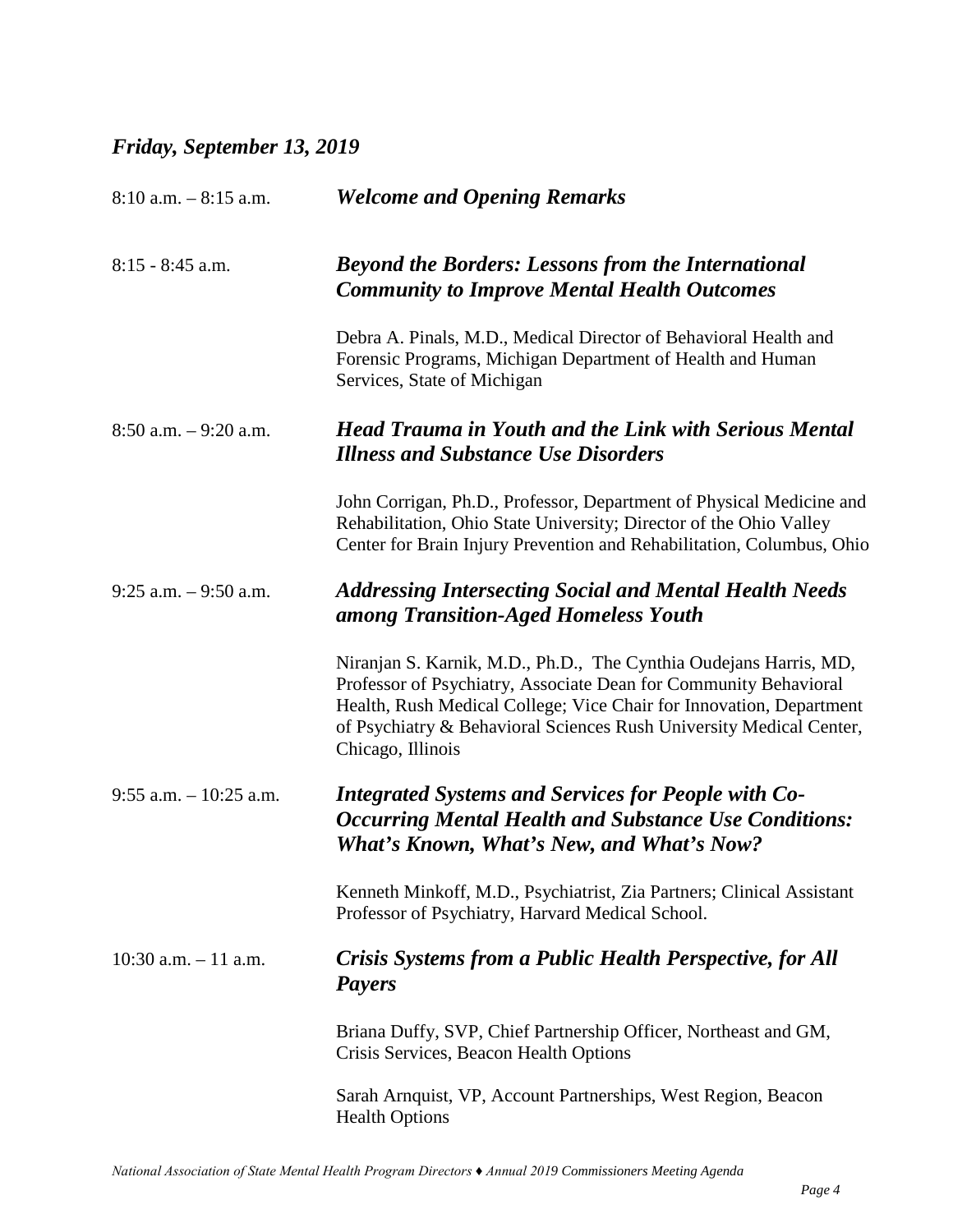|                          | Jennifer Black, VP, Head of Business Development and Strategy, Tri-<br>State/Mid-Atlantic, Beacon Health Options                                                                                      |
|--------------------------|-------------------------------------------------------------------------------------------------------------------------------------------------------------------------------------------------------|
|                          | Victoria Tokarski, Manager, Growth and New Ventures, Beacon Health<br>Options                                                                                                                         |
| $11$ a.m. $-11:30$ a.m.  | <b>Break</b>                                                                                                                                                                                          |
| $11:30$ a.m. $-12$ Noon  | <b>Older Adult Focus: Effects of CMS' Measure of</b><br><b>Antipsychotic Prescribing Practices for Nursing Facilities</b>                                                                             |
|                          | Kristin Neylon, M.A., Senior Project Associate, NASMHPD Research<br>Institute, Inc. (NRI), Falls Church, Virginia                                                                                     |
|                          | Jessica Ogarek, M.S., Biostatistician, Center for Gerontology and<br>Healthcare Research, Brown University, Providence, Rhode Island                                                                  |
|                          | Emily Gadbois, Ph.D., Investigator in Health Services, Policy and<br>Practice, School of Public Health, Center for Gerontology and<br>Healthcare Research, Brown University, Providence, Rhode Island |
|                          | Dena Stoner, Director I – Innovation Strategy, Health and Human<br>Services, IDD/Behavioral Health Services, State of Texas                                                                           |
| $12$ Noon $- 12:30$ p.m. | <b>Workforce and Serious Mental Illness and Substance Use</b><br><b>Disorders</b>                                                                                                                     |
|                          | Tim Knettler, M.B.A., C.A.E., Executive Director/CEO, NASMHPD<br>Research Institute (NRI), Falls Church, Virginia                                                                                     |
|                          |                                                                                                                                                                                                       |
| 12:30 p.m. $-2$ p.m.     | <b>Lunch on Your Own</b>                                                                                                                                                                              |
| $2 p.m. - 3:30 p.m.$     | <b>IIMHL Plenary Session - Moving Forward</b><br><i>(Presidential Ballroom)</i>                                                                                                                       |
|                          | Poem-Tunchai Redvers                                                                                                                                                                                  |
|                          | Soka Tribe: Caribbean Vibe                                                                                                                                                                            |
|                          | Closing remarks:                                                                                                                                                                                      |
|                          | Brian Hepburn, Executive Director, National Association of State<br>Mental Health Program Directors (NASMHPD)                                                                                         |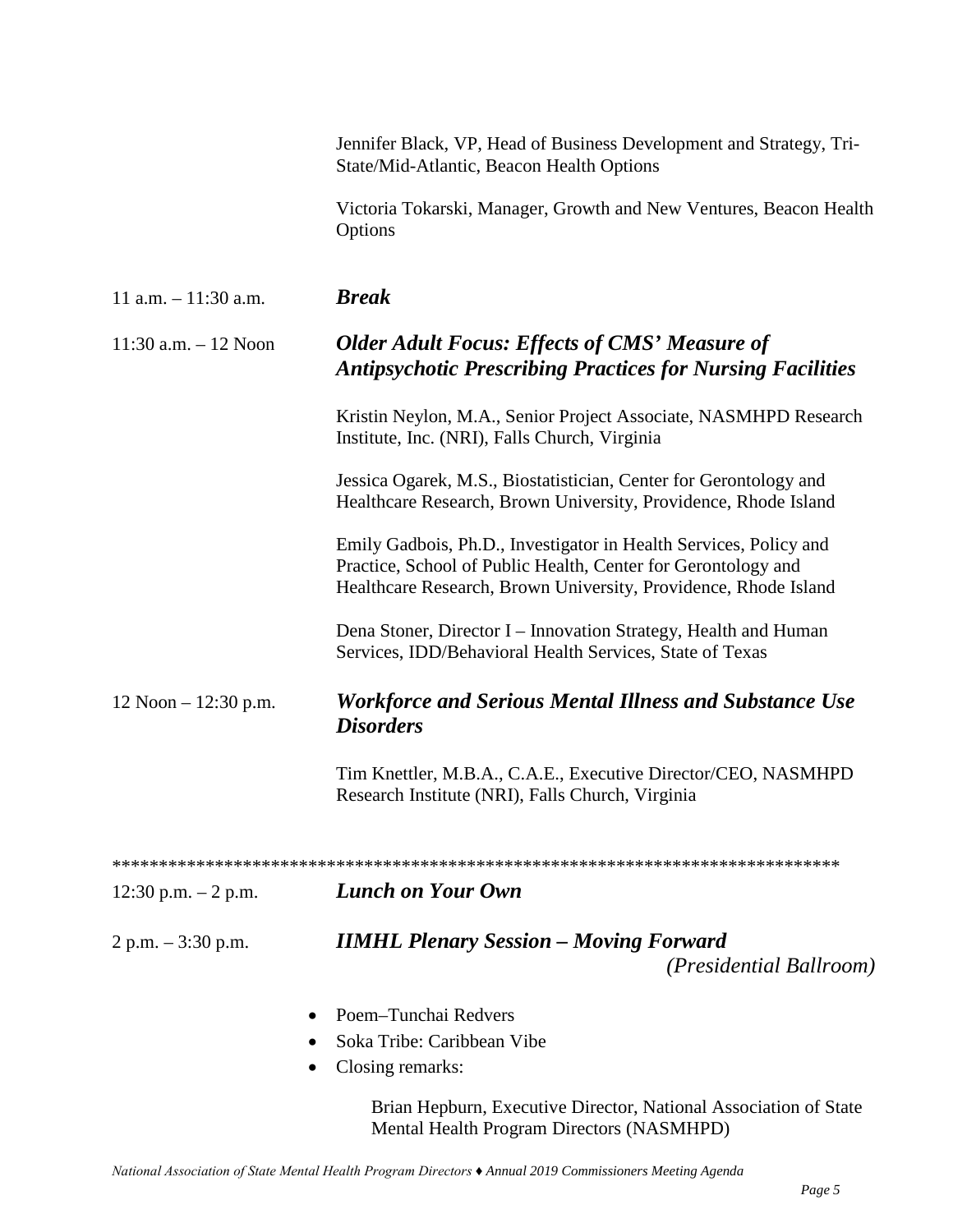Anita Everett, Director, Center for Mental Health Services, Substance Abuse and Mental Health Services Administration (SAMHSA)

Michael Kendrick, International Initiative for Disability Leadership (IIDL)

Fran Silvestri, CEO, IIMHL/IIDL

- Welcome to NZ
- Closing in Protocol with Indigenous Color Guard and Drum Group

3:30 p.m. – 4:30 p.m. *Closing Network Session – Meet in the Hotel Lobby Bar Area*

*Saturday, September 14, 2019* 

### **NASMHPD Commissioners and Divisions Meeting**

The Madison Hotel 1177 15th Street, N.W. Washington, D.C. 20005

#### **Dolley Madison Ballroom**

| 7:30 a.m. $-$ 8:30 a.m. | <b>Registration and Breakfast Sponsored by Trilogy</b>                                                                                                                                                   |
|-------------------------|----------------------------------------------------------------------------------------------------------------------------------------------------------------------------------------------------------|
| $8:30$ a.m. $-9$ a.m.   | <b>Welcome and Opening Remarks</b>                                                                                                                                                                       |
|                         | <b>New Commissioner Introductions</b><br><b>Announcement of Slate of Officers</b><br>$\bullet$                                                                                                           |
|                         | Brian Hepburn, M.D., Executive Director, NASMHPD, Alexandria,<br>Virginia                                                                                                                                |
|                         | Valerie Mielke, M.S.W. (NJ), President, NASMHPD Board of<br>Directors; Assistant Commissioner, Division of Mental Health and<br>Addiction Services, Department of Human Services, State of New<br>Jersey |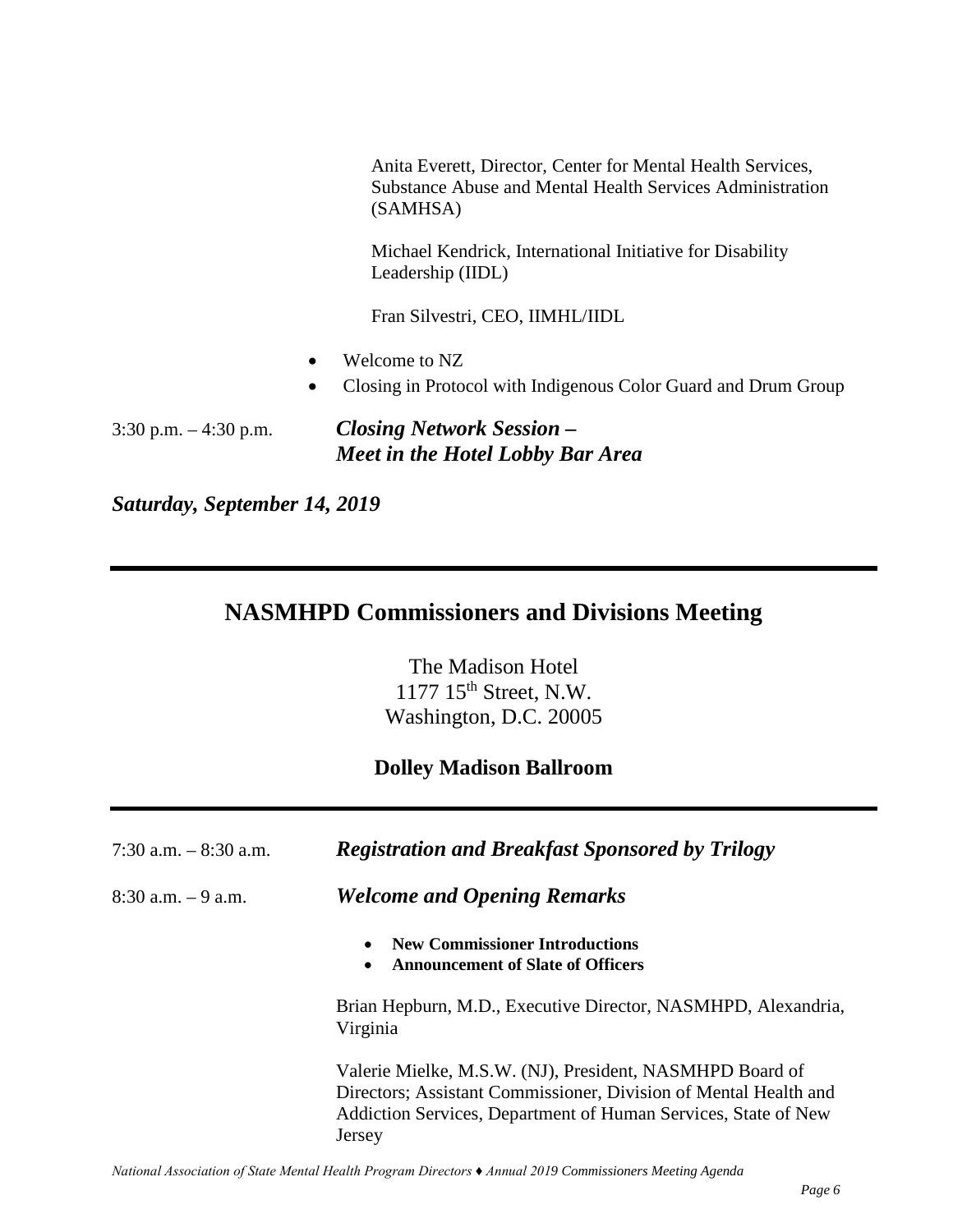| $9$ a.m. $-10$ a.m.      | <b>National Mental Health Technology Transfer Centers:</b><br>National American Indian and Alaska Native ATTC,<br><b>MHTTC &amp; PTTC; National Hispanic and Latino MHTTC;</b><br>and the MHTTC Network Coordinating Office                                                                                                                                                                                                                                                                          |
|--------------------------|------------------------------------------------------------------------------------------------------------------------------------------------------------------------------------------------------------------------------------------------------------------------------------------------------------------------------------------------------------------------------------------------------------------------------------------------------------------------------------------------------|
|                          | Heather J. Gotham, Ph.D., Director, Mental Health Technology<br>Transfer Center (MHTTC) Network Coordinating Office (NCO),<br>Stanford University School of Medicine, Palo Alto, California                                                                                                                                                                                                                                                                                                          |
|                          | Ibis S. Carrión González, Psy.D., Director, Institute of Research,<br>Education and Services in Addiction (IRESA), Universidad Central del<br>Caribe, Bayamon, Puerto Rico                                                                                                                                                                                                                                                                                                                           |
|                          | Anne Helene Skinstad, Psy.D., Ph.D., Clinical Professor, Department<br>of Community and Behavioral Health; Program Director, National<br>American Indian and Alaska Native Addiction Technology Transfer<br>Center; Program Director, National American Indian and Alaska Native<br>Mental Health Technology Transfer Center; Program Director, National<br>American Indian and Alaska Native Prevention Technology Transfer<br>Center; University of Iowa College of Public Health, Iowa City, Iowa |
| $10$ a.m. $- 10:30$ a.m. | <b>Networking Break - Sponsored by Wellpath</b>                                                                                                                                                                                                                                                                                                                                                                                                                                                      |
| $10:30$ a.m. $-11$ a.m.  | <b>Saving Lives by Reducing Tobacco Use</b>                                                                                                                                                                                                                                                                                                                                                                                                                                                          |
|                          | Robert W. Glover, Ph.D., NASMHPD Lead on Tobacco Cessation                                                                                                                                                                                                                                                                                                                                                                                                                                           |
|                          | Cliff Douglas, J.D., Vice President, Tobacco Control, American Cancer<br>Society, Inc., Atlanta, Georgia                                                                                                                                                                                                                                                                                                                                                                                             |
|                          | Heath Hayes, Director of Peer Programming and Integration, Oklahoma<br>Department of Mental Health and Substance Abuse Services, State of<br><b>Oklahoma</b>                                                                                                                                                                                                                                                                                                                                         |
| $11$ a.m. $-11:30$ a.m.  | <b>Commissioner Priorities and Potential Areas of</b><br><b>Collaboration Across Divisions</b>                                                                                                                                                                                                                                                                                                                                                                                                       |
|                          | Nikki Tennis (WV) (Children, Youth and Families)<br>Dena Stoner (TX) (Finance Policy)<br>Michael Norko (CT) (Forensic)<br>Andrea Armitage (HI) (Legal Division)<br>Robert Eilers (NJ) (Medical Directors)<br>Debbie Webster (NC) (Older Persons)<br>Amy Brinkley (IN) (Recovery Supports)                                                                                                                                                                                                            |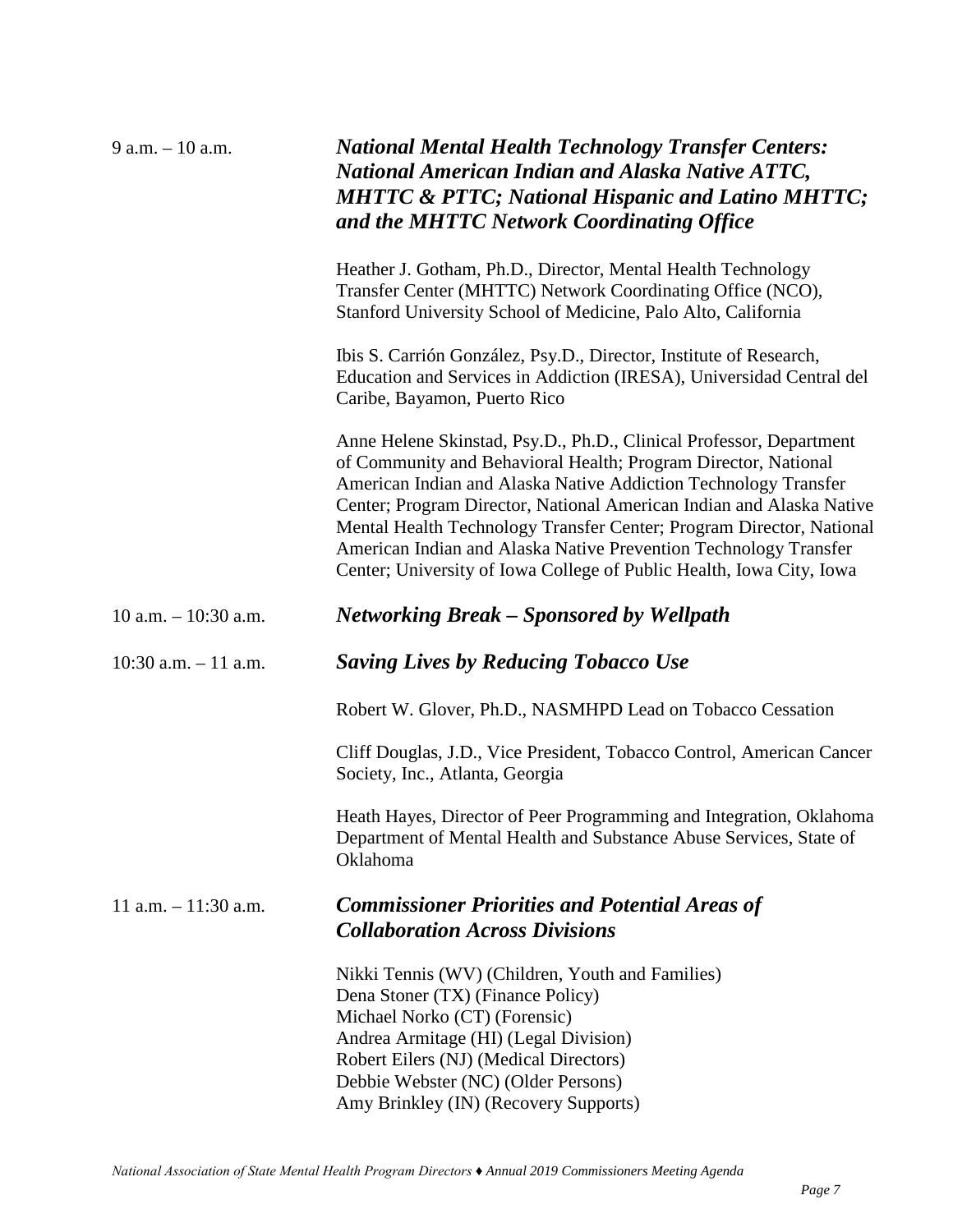| $11:30$ a.m. $-1:30$ p.m. | <b>Lunch Presentation: Data, Technology, and Analytics</b><br>(Closed Session for State Mental Health Commissioners and Their<br>Staff)                                                                                                                                                                                                                                                                                                               |
|---------------------------|-------------------------------------------------------------------------------------------------------------------------------------------------------------------------------------------------------------------------------------------------------------------------------------------------------------------------------------------------------------------------------------------------------------------------------------------------------|
|                           | (Dolley Madison Ballroom)                                                                                                                                                                                                                                                                                                                                                                                                                             |
|                           | An interactive session examining why these topics matter for mental<br>health, how to guide projects involving these topics to improve care and<br>drive measurable value, and how to accelerate efforts and secure<br>funding.                                                                                                                                                                                                                       |
|                           | Children, Youth & Families Division (Lunch Meeting in Mount Vernon A)<br>Older Persons Division (Lunch Meeting in Adams A)                                                                                                                                                                                                                                                                                                                            |
|                           | ** Sponsors and Guests (Adams B)                                                                                                                                                                                                                                                                                                                                                                                                                      |
| 1:30 p.m. $-1:45$ p.m.    | <b>Transition Break</b>                                                                                                                                                                                                                                                                                                                                                                                                                               |
| 1:45 p.m. $-5$ p.m.       | <b>Commissioner and Division Breakout Meetings –</b>                                                                                                                                                                                                                                                                                                                                                                                                  |
|                           | <b>Commissioners</b> (Dolley Madison Ballroom)<br>$\circ$<br><b>Children, Youth &amp; Families Division</b> (Continue in Mount Vernon A)<br>$\circ$<br><b>Division of Recovery Support Services (Mount Vernon B)</b><br>O<br><b>Older Persons Division</b> (Continue in Adams A)<br>$\circ$<br><b>Finance Policy Division (Hamilton B)</b><br>$\circ$<br><b>Forensic Division, Legal Division, and Medical Directors Council</b><br>O<br>(Hamilton A) |
|                           |                                                                                                                                                                                                                                                                                                                                                                                                                                                       |
|                           | <b>Commissioner Breakout Meeting</b>                                                                                                                                                                                                                                                                                                                                                                                                                  |
| $1:45$ p.m. $-2:15$ p.m.  | <b>National Suicide Prevention Lifeline</b>                                                                                                                                                                                                                                                                                                                                                                                                           |
|                           | Matthew Taylor, Director of Network Development, National Suicide<br>Prevention Lifeline, New York, New York                                                                                                                                                                                                                                                                                                                                          |
| $2:15$ p.m. $-3:15$ p.m.  | <b>Supported Employment Demonstration</b>                                                                                                                                                                                                                                                                                                                                                                                                             |
|                           | Robert Drake, M.D., Ph.D., Vice President for Behavioral Health and<br>Policy, Westat                                                                                                                                                                                                                                                                                                                                                                 |
|                           | Janice Mader, M.Ed., CRC, Program Administrator, Opportunities for<br>Ohioans with Disabilities, Vocational Rehabilitation, State of Ohio                                                                                                                                                                                                                                                                                                             |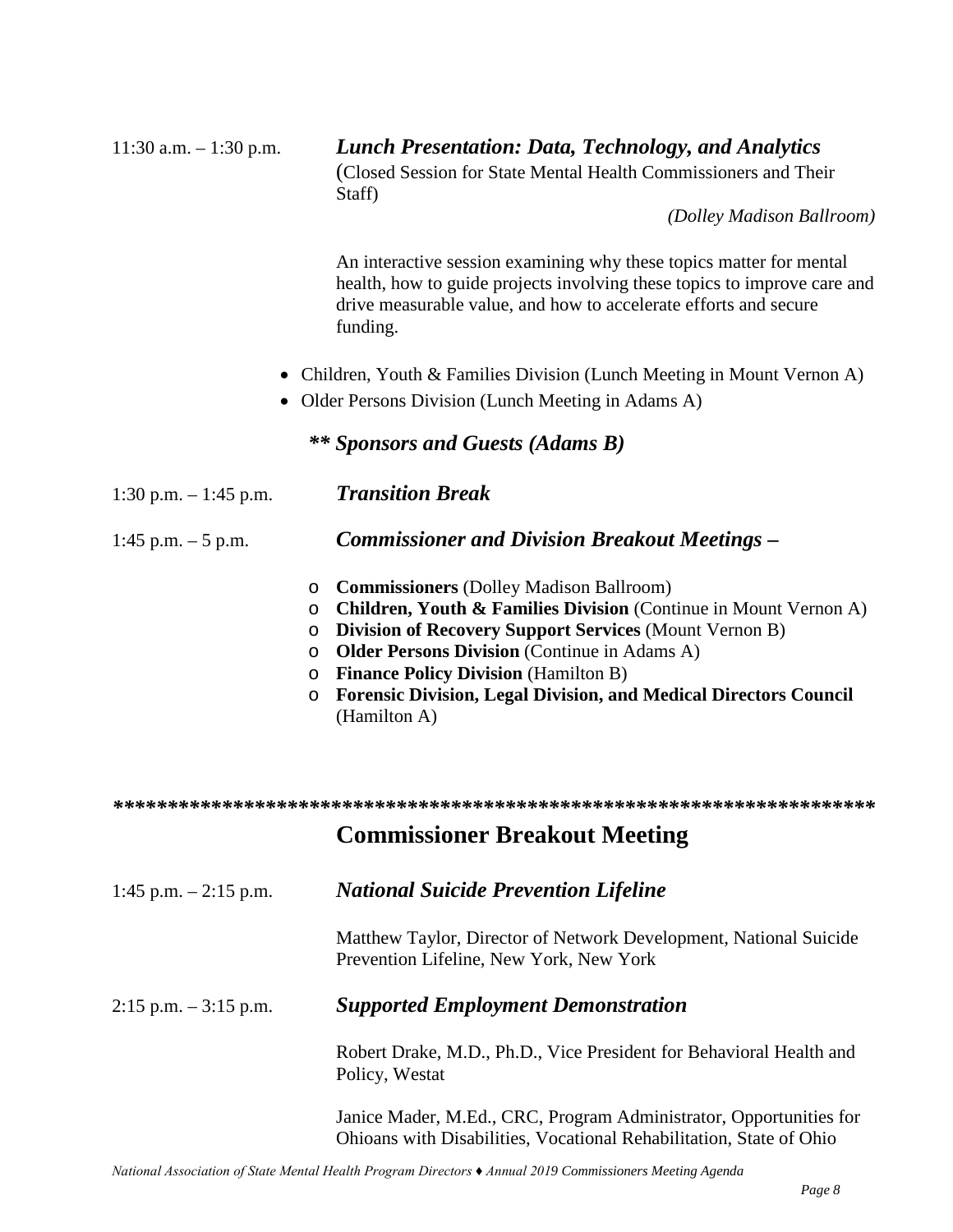|                          | Zandia Lawson, Mental Health Administrator, Mental Health and<br>Addiction Services, State of Ohio                                                                                                |
|--------------------------|---------------------------------------------------------------------------------------------------------------------------------------------------------------------------------------------------|
|                          | Wendy Morris, Commissioner, Department of Behavioral Health,<br>Developmental, and Intellectual Disabilities, State of Kentucky                                                                   |
|                          | Matt Yancey, L.C.S.W., M.P.A., Deputy Commissioner, Department of<br>Mental Health and Substance Abuse Services, State of Tennessee                                                               |
| $3:15$ p.m. $-3:45$ p.m. | <b>Break - Sponsored by Advocates for Human Potential</b><br>(AHP)                                                                                                                                |
| $3:45$ p.m. $-4:15$ p.m. | <b>Science to Service: Improving Care for Early Psychosis</b>                                                                                                                                     |
|                          | David Shern, Ph.D., Senior Public Health Advisor, NASMHPD,<br>Alexandria, Virginia (Moderating)                                                                                                   |
|                          | Susan T. Azrin, Ph.D., Unit Chief, Early Psychosis Prediction and<br>Prevention (EP3), Division of Services and Intervention Research,<br>National Institute of Mental Health, Bethesda, Maryland |
| 4:15 p.m. $-4:45$ p.m.   | El Paso, Texas Tragedy: Lessons in Disaster Behavioral<br><b>Health Preparedness</b>                                                                                                              |
|                          | Sonja Gaines, Deputy Executive Commissioner, Intellectual and<br>Developmental Disability and Behavioral Health Services, Health and<br>Human Services Commission, State of Texas                 |
| 4:45 p.m. $-5$ p.m.      | <b>Business Session</b> (Closed Session for State Mental Health<br>Commissioners and Their Staff)                                                                                                 |
|                          | <b>Election of Officers</b>                                                                                                                                                                       |

# Dinner on Your Own